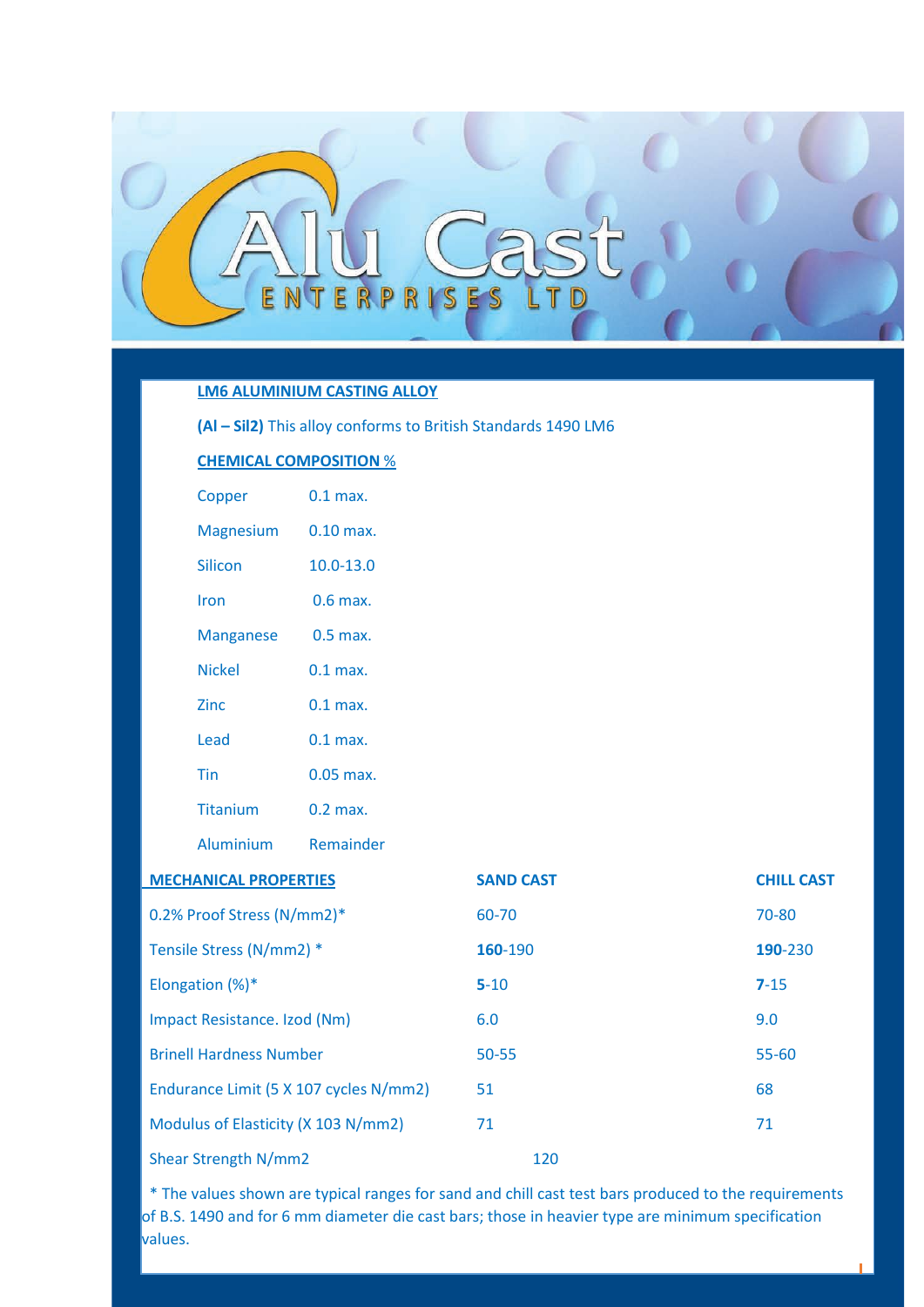# **STRENGTH AT ELEVATED TEMPERATURES**

Tensile strength and hardness decrease fairly regularly with increasing temperature and become relatively poor at temperatures of the order of 250oC.

## **PHYSICAL PROPERTIES**

| Coefficient of Thermal Expansion (per oC at 20-100oC)                            | 0.000020 |
|----------------------------------------------------------------------------------|----------|
| Thermal Conductivity (cal/cm2/cm/oC/ at 25oC) *                                  | 0.34     |
| Electrical Conductivity (% copper standard at 20oC *                             | 37       |
| * Applies to sand castings; values are approximate and will vary with condition. |          |
| Solidification Shrinkage (approx. %)                                             | 3.7      |
| <b>Specific Gravity</b>                                                          | 2.65     |
| Freezing Range (oC) approx.                                                      | 575-565  |

#### **MACHINABILITY**

Alloys of this and similar compositions are rather difficult to machine. This is due firstly to their tendency to drag and secondly to the rapid tool wear caused by the high silicon content.

Carbide tipped tools with large rake angles and relatively low cutting speeds give comparatively good results. A cutting lubricant and coolant should be employed.

## **CORROSION RESISTANCE**

LM6 exhibits excellent resistance to corrosion under both ordinary atmospheric and marine conditions. For the severest conditions this property can be further enhanced by anodic treatment.

# **ANODISING**

LM6 can be anodised by any of the common processes, the resulting protective film ranging in colour from grey to dark brown.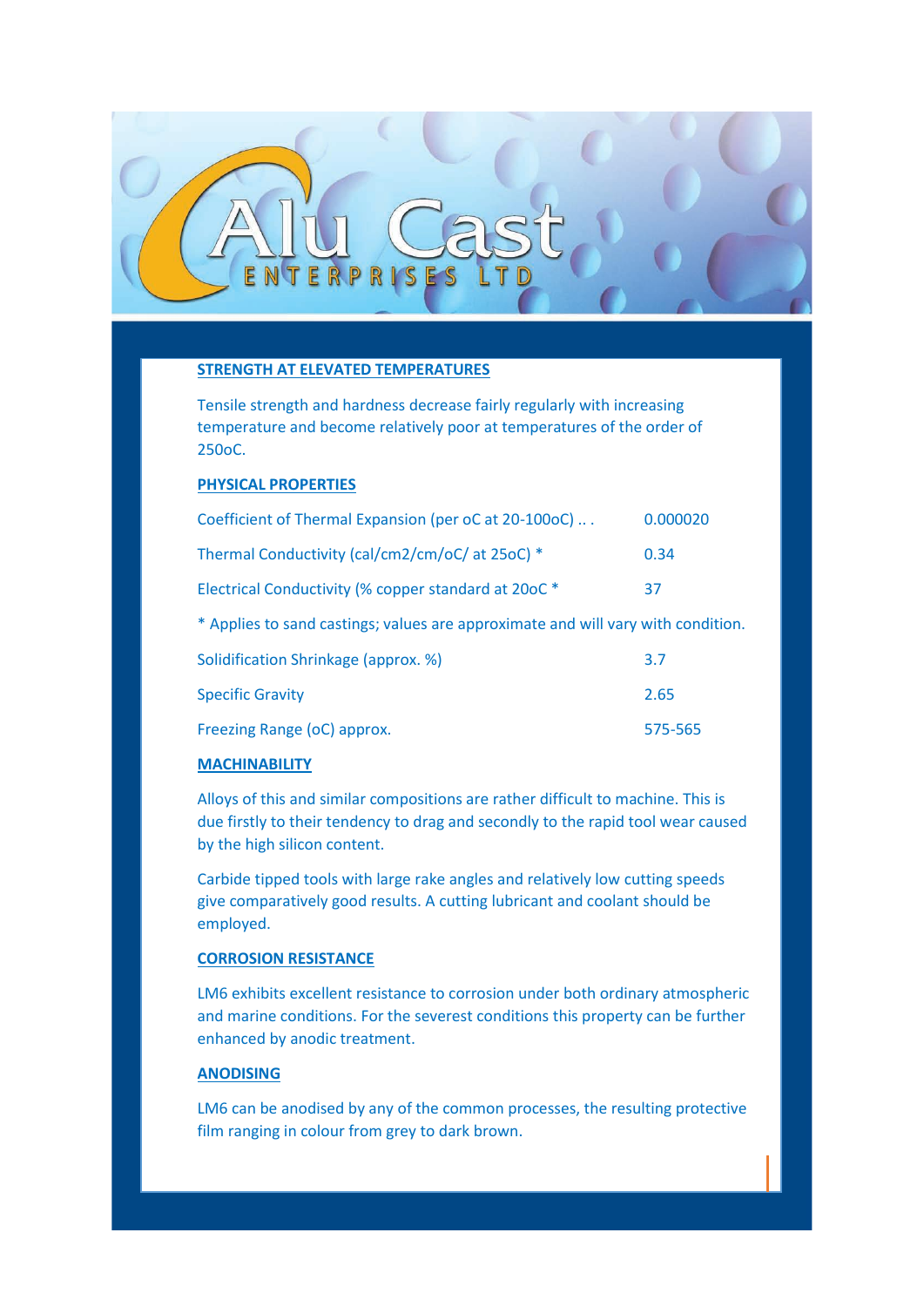

## **CASTING CHARACTERISTICS**

**Fluidity** Can be cast into thinner and more intricate sections than any of the other types of casting alloys.

**Pressure Tightness** Especially suitable for leak tight castings.

**Hot Tearing** Castings in sand or chill moulds exhibit complete freedom for hot tearing.

**Typical Pouring Temperature** A typical temperature for sand and chill castings is 725oC but in practice it may range considerably above or below this value according to the dimensions of the casting. Pouring Temperatures for die castings depend very largely on the particular casting and the machine and vary too widely for a typical temperature to provide useful guidance. The melt should not, however, be allowed to stand at temperatures only a little above the freezing range or the bottom of the melt may become enriched in such elements as iron and manganese.

## **Notes -**

For sand castings and medium and heavy section chill castings the alloy must be modified before pouring (by treatment with sodium or sodium salts. If the maximum mechanical properties are to be realised. An alternative modifying process is the treatment of the melt with strontium as an aluminium-siliconstrontium hardener. A more persistent state of modification is achieved by this method.

# **HEAT TREATMENT**

Ductility can be improved slightly by heating at 250-300oC, but apart from stress relieving, the heat treatment of LM6 is of little industrial interest.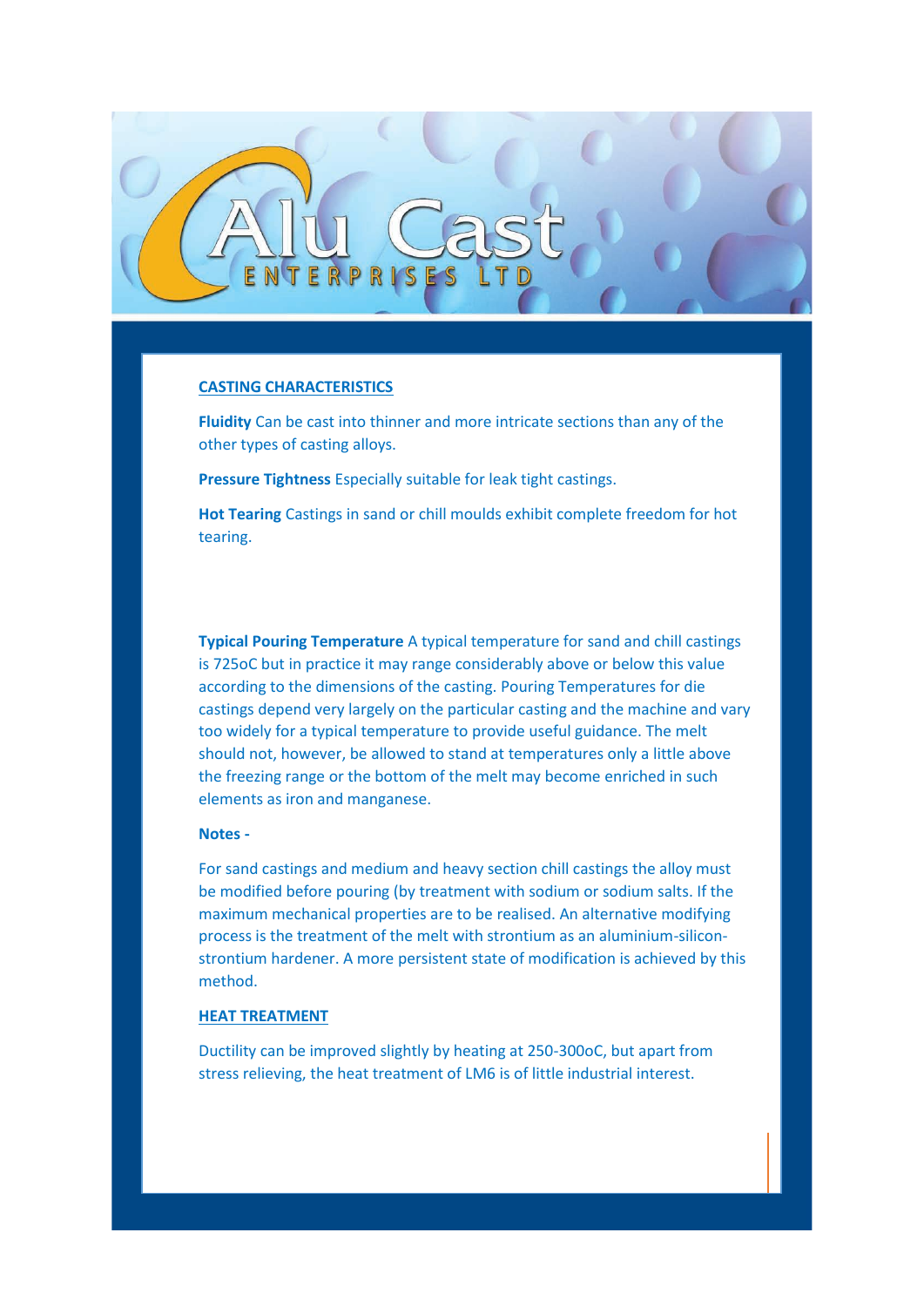## **APPLICATION AND GENERAL NOTES**

Suitable for Marine 'on deck' castings, water-cooled manifolds and jackets, motor car and road transport fittings; thin section and intricate castings such as housing, meter cases and switchboxes; for very large castings, e.g. cast doors and panels where ease of casting is essential; for chemical and dye industry castings, e.g. pump parts; for paint industry and food and domestic castings. The general use where marine atmospheres or service conditions make corrosion resistance a matter of major importance. Especially suitable for castings that are to be welded. The ductility of LM6 alloy enable castings easily to be rectified or even modified in shape, e.g. simple components may be cast straight and later bent to the required contour.

Equally adaptable for sand and permanent mould castings.

The aluminium silicon alloys possess exceptional casting characteristics, which enable them to be used to produce intricate castings of thick and thin sections. Fluidity and freedom from hot tearing increase with silicon content and are excellent throughout the range. Their resistance to corrosion is very good, but special care is required in machining. In general, the binary alloys are not heat treated; at elevated temperatures their strength falls rapidly. Although of medium strength their hardness and elastic limit are low but they possess excellent ductility.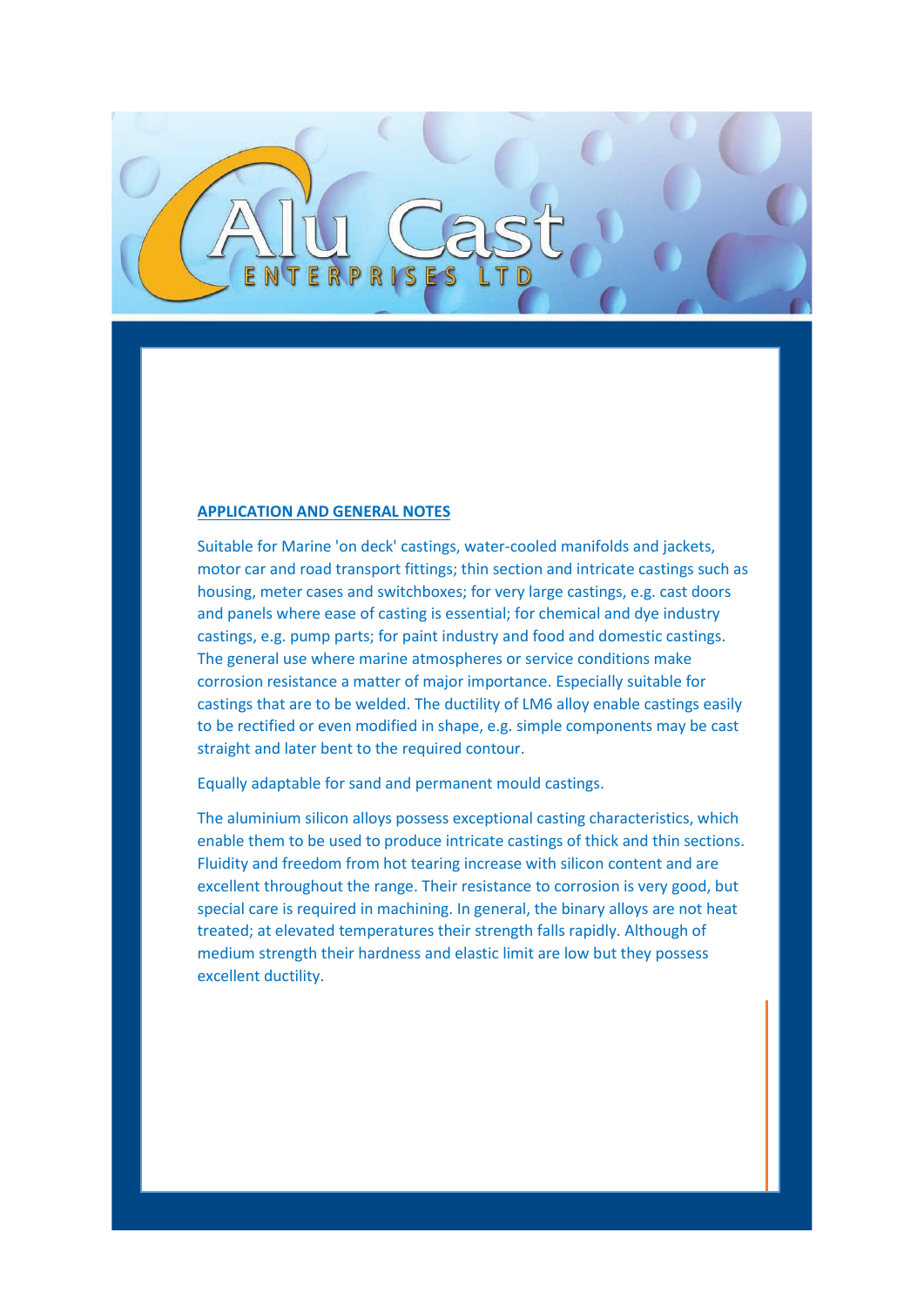# Product specification data sheet: Victorian OGEE Cast Aluminium Gutters



# **OGEE GUTTER 6FT LENGTH**

| Ref. | <b>Effective Length</b> | D |  |
|------|-------------------------|---|--|
|      |                         |   |  |

## Materials:

Aluminium profiles are cast from the commercial grade of aluminium alloy LM6 complying with:

BS1474 – BS EN 12020-2:2001 / BS EN 755-9:2001

Paint finishes (Polyester Powder Coatings):

Aluminium profiles can be dual colour polyester powder coated to BS6496.

AMS offers in house painting with the following paint suppliers :

Azko Nobel Interpon D,

Du Pont Alesta,

Beckers Powder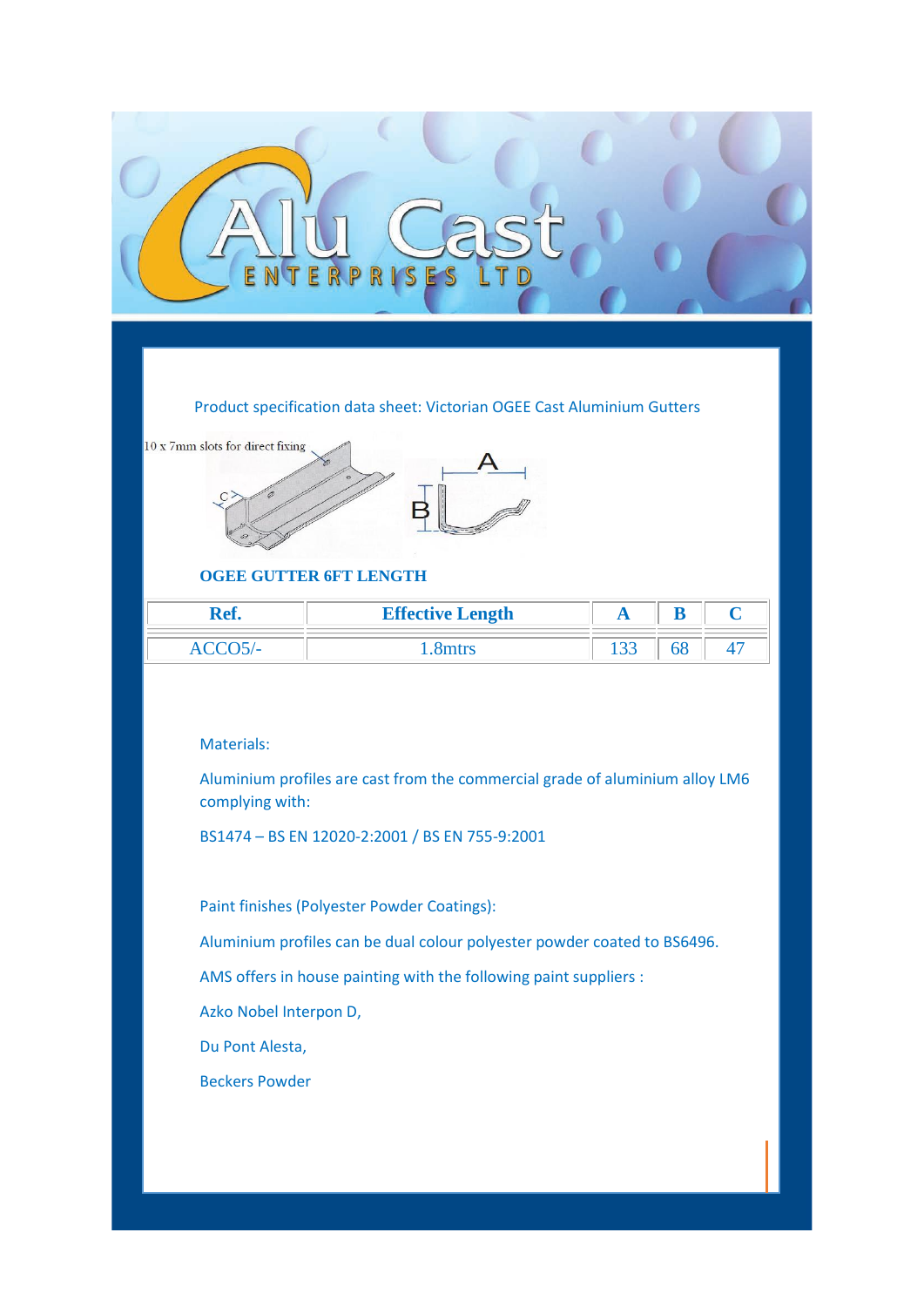

Product specification data sheet: Victorian OGEE cast aluminium gutters

MANUFACTURER: ALU-CAST ENTREPRISES LTD

Unit 2 - Corbally Industrial Estate, Kanturk, Co. Cork

tel: 029-50234/0872550340

Fax: 029-51226

Email: info@alucast.

Web: www.alucast.ie

PRODUCT: Half round cast aluminium gutter (1.8mtr length)

PRODUCT CODE: ACCO5/-

MATERIAL: Aluminium profiles cast from the commercial grade of aluminium alloy LM6

GUAGE: 4.0mm wall thickness

CAPACITY: 0.80 litres/sec(The flow capacity of ALU-CAST

gutters are based on a rainfall rate of75mm/hr, the gutter being laid nominally level. Our figures are based on an end outlet position.)

FINISH: Mill Finish or Polyester Powder Coated (BS EN12206-1: 2004) to selected RAL colour

FIXING METHOD:

Fascia Brackets at maximum 1.0m centres.

 $M$  and the installed strictly installed strictly in accordance with manufacturers instructions instructions in

- 2 no fixings(No.5x50mm twin threaded stainless screw) per bracket
- Wet sealed and bolted joinings held with bolt,washer,nut
- Easy installation with spigot head

ACCESSORIES: Angles, Outlets, Stop Ends to be supplied by same Manufacturer.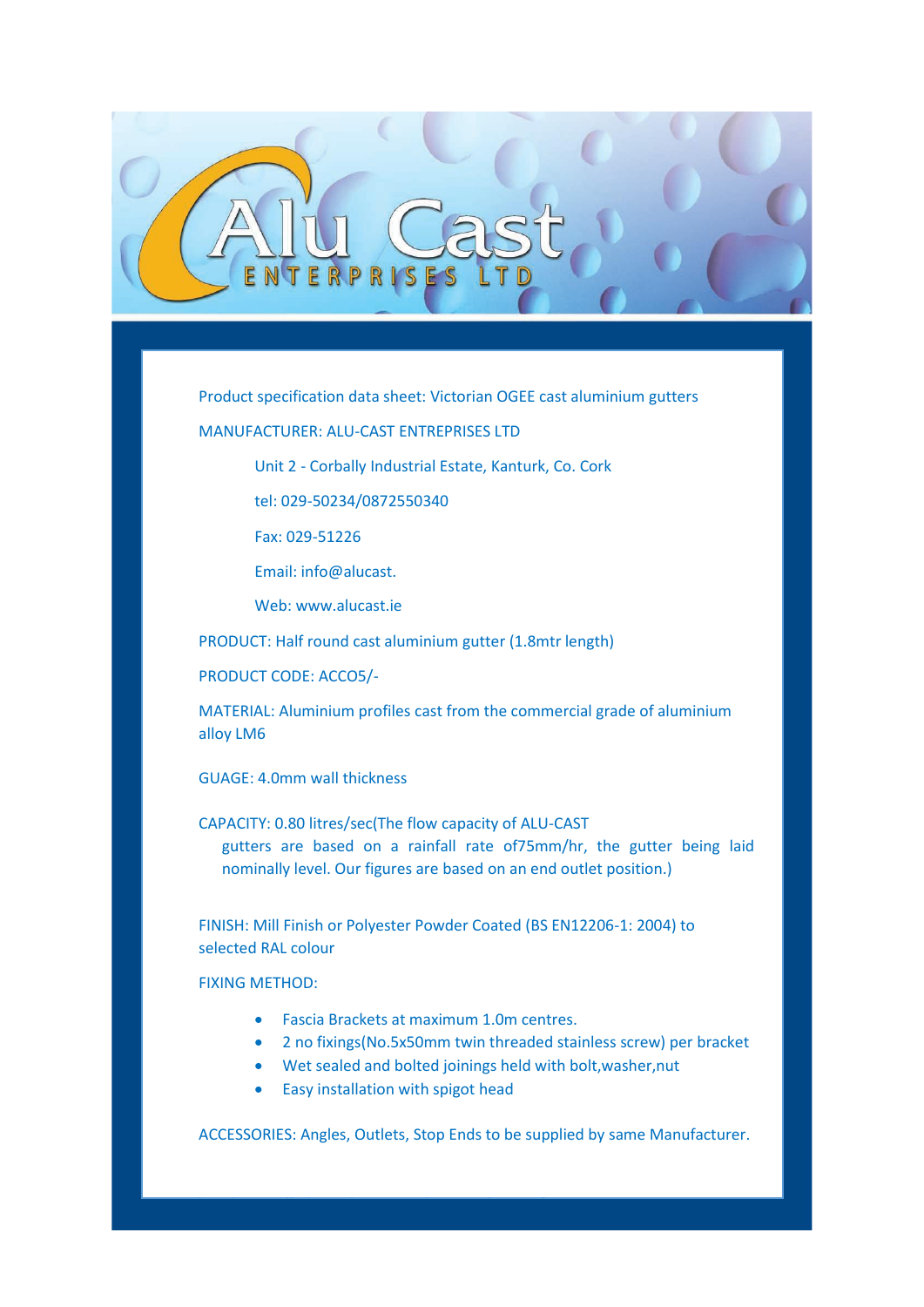

## *CAST* ALUMINIUM GUTTER RANGE

The Cast Aluminium range of gutters are available in 3 profiles and 8 sizes. The range is ideally suited for projects seeking to have their rainwater system enhance the overall architectural design of the building. Cast Aluminium gutters are commonly used as a replacement for Cast Iron.

## APPLICATION

- Used on traditionally designed buildings as a modern replacement for Cast Iron.
- Spigot jointing and fixing with external fascia brackets or direct fix (Moulded OG Profile)
- A clean contemporary aesthetic.

# PERFORMANCE

- Low maintenance life expectancy of 40yrs
- Lightweight , Durable
- Non corrodible
- Melting point approximately 660C

## INSTALLATION

- Fascia brackets at maximum 1.0mtr centres
- Direct fix (Moulded OG Profile)
- Spigot joining's held with nut, washer, bolt
- Wet seal with Low Modulus Sealant

#### MATERIAL

- Aluminium profiles cast from commercial grade of aluminium alloy LM6
- Lightweight, durable and non-corrodible (under normal atmospheric conditions)
- 100% recyclable

## PROFILES/SIZES

FINISHES

- Half Round 100mmØ,125mmØ, 150mmØ
- Moulded OG 101x75mm, 125x100mm, 150x100mm
- Victorian OG 125mmx64mm